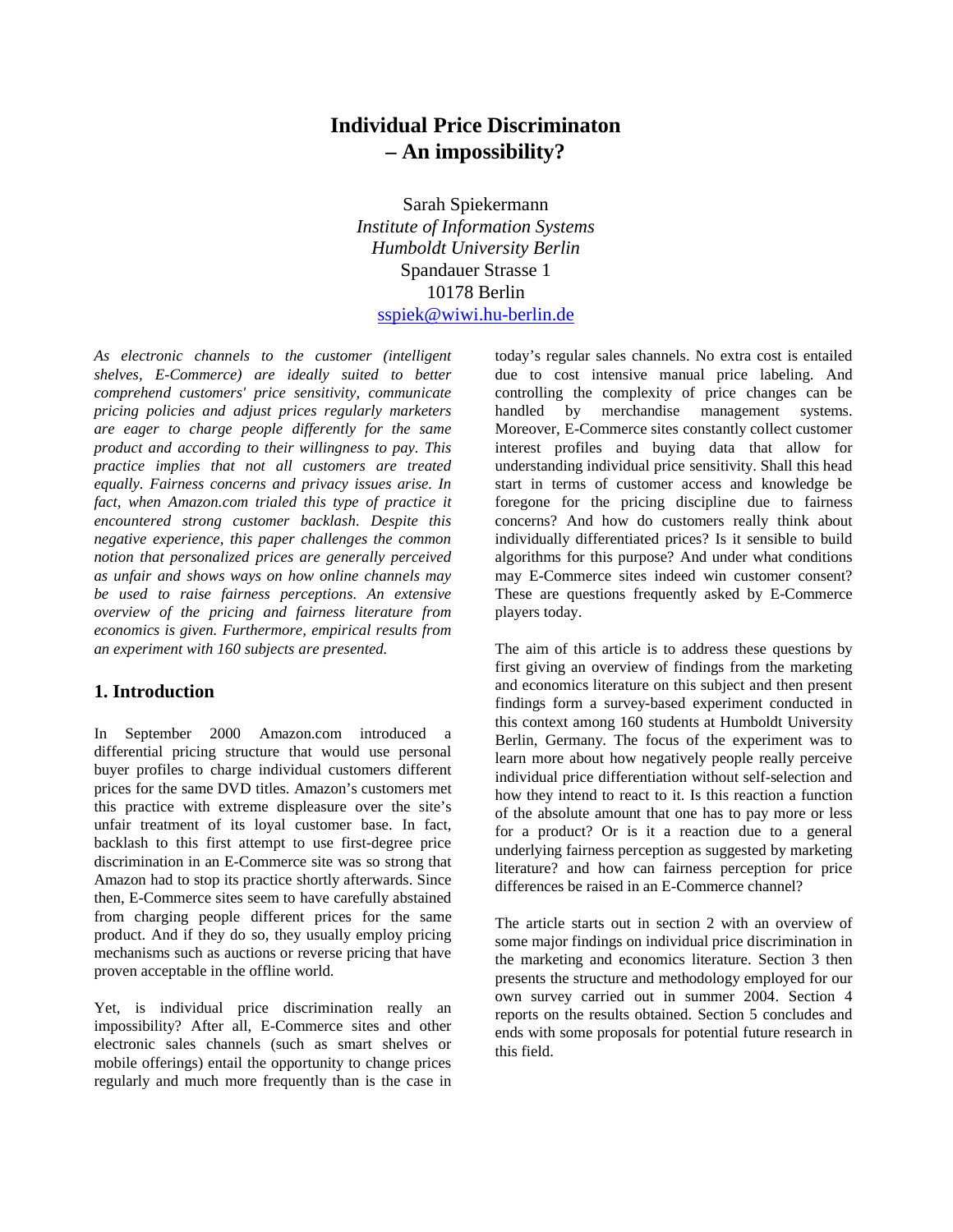## **2. Price Differentiation and Fairness in Economic Literature**

Price differentiation of consumer goods and services is a subject investigated in marketing [1-4], economics [5, 6] and E-Commerce [7] for quite some time. Different types of price differentiation can be discerned according to whether buyers can actively influence price fixing. Influencing price fixing is referred to as price differentiation with *self-selection*. This stands in contrast to price differentiation without self-selection [7].

## **2.1. Fairness of price differentiation with selfselection**

Buyers may have different price conditions for the same product due to varying times of order placement (e.g. late bookers in travel) or different levels of search cost incurred in different sales channels (e.g. special hotel rates for online bookers). However, as long as all customers have the same access to better prices and it is only the individually chosen purchase process by which conditions are determined, this type of price differentiation was shown to be perceived as fair by consumers. It meets peoples' perception of *procedural justice* [1, 6].

Buyers may also influence price levels by purchasing different volumes of the same good. As a result, one may pay more than another. This seems to be equally accepted due to the notion of *distributive justice* stating that "a man's rewards in exchange with others should be proportional to his investments" [8]. Allocation of rewards on the basis of individual contributions to an exchange relationship is therefore perceived as fair.

## **2.2. Fairness of price differentiation without self-selection**

Another type of price discrimination occurs when people can *not influence* price fixing through their actions. Instead, their belonging to a specific group of society, e.g. students or seniors, determines their access to specific price conditions. Again a perception of fairness has been proven among buyers, because the pricing procedure is determined by society norms and behaviors [1]. Even though one cannot change one's affiliation to a group, charging schemes of this type often adhere to grouping variables such as age or status that anyone has access to at some point during lifetime.

A more critical way of price differentiation is when people receive individual prices due to individual traits. The beautiful woman who gets access to an evening event for free while other woman or men have to pay is an example for this. Or, when a marketer has knowledge about customers' willingness to pay and uses it to charge them the maximum price he knows they will afford (so called first-degree price discrimination [9]).

## **2.2.1. Equity Theory**

Some research exists on fairness perceptions of individual price discrimination without self-selection. Generally, the literature tends to argue that consumers perceive individual pricing as unfair. One main theory underpinning this argument is equity theory [1, 10, 11]. Equity theory posits that individuals who are similar to one another gauge fairness (or equity) of an exchange by comparing the ratios of their contributions to that of others in their peer or reference group. If the ratios are not equal they will quit buying at a company.

Leaving an exchange relationship is, however, *only one* strategy people were shown to pursue. Another one according to Martins [10] is to change one's reference or peer group. People want to reduce the "social tension" they perceive in unequal situations by moving relationships back towards an equitable position. One way to do so is to redefine one's reference group. Giving customers an explanation as to why they are charged differently than someone initially perceived as a peer may therefore support them in re-defining their peer group. For example, when a company charges a peer group of students different prices for the same product, students may initially perceive unfairness in the way they are treated. However, if the marketer shifts this initial perception by defining new reference groups for the apparently deceived he may actually be able to restore his image with the students. Examples for this type of new reference group building may be to distinguish loyal from unloyal customers, first-time buyers from later buyers, poor income people from higher income people, etc.. Electronic Commerce websites are ideally suited to carry this type of information about reference groups. We could therefore hypothesize that if EC websites were able to communicate reference groups from which a customer feels *different* they can improve fairness perceptions of individually differentiated prices. For example, a website could inform a customer A about the existence of a loyalty scheme. If customer A is not part of the loyalty scheme (feels different) and therefore has to pay more, he may in fact perceive the price as fair. Equally, it may be possible to tell a customer B that he is not receiving the same pricing scheme than customer C,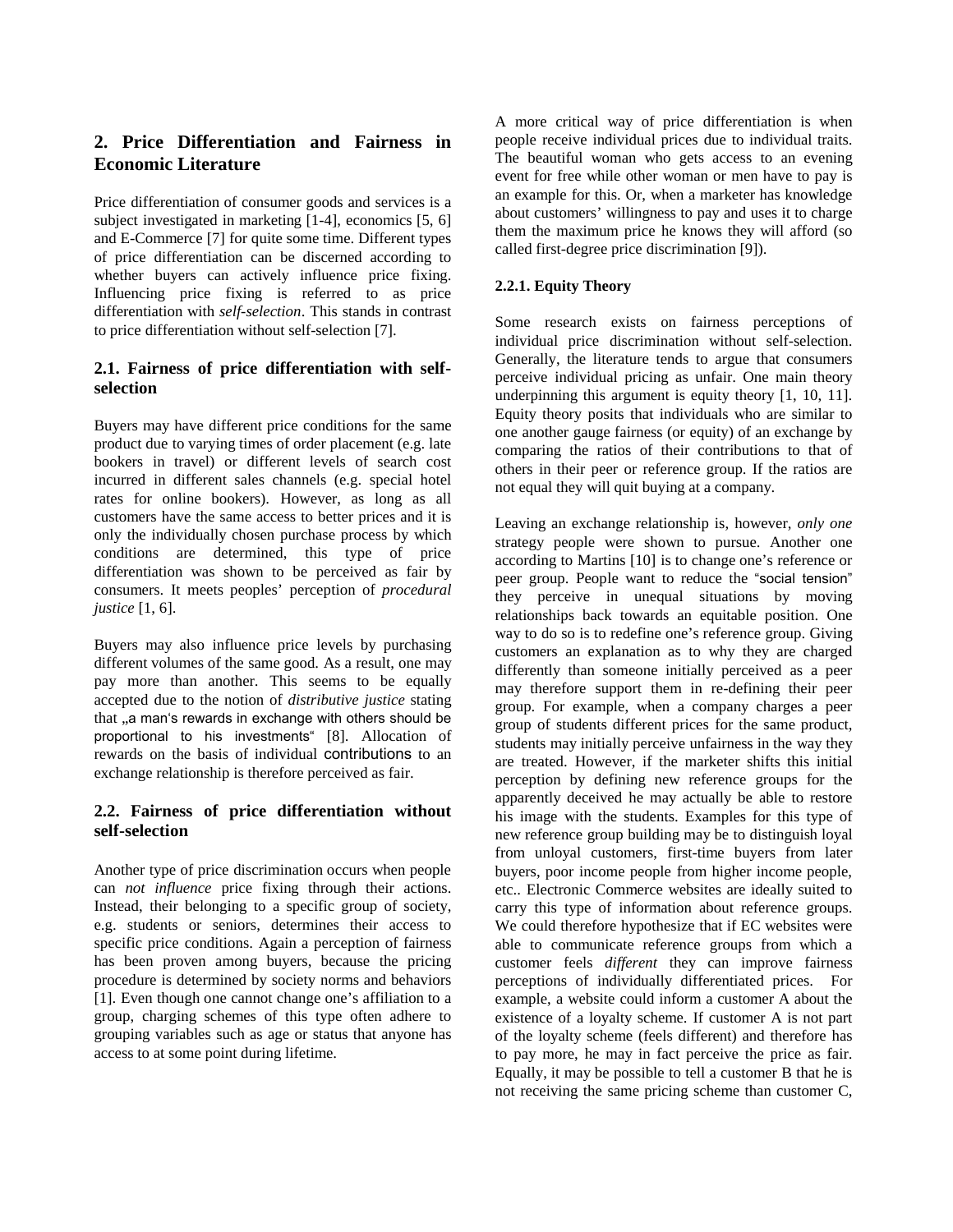because customer C is much more interested in the book than he is and therefore has to pay more (or has to pay less?).

No research is known to the author of this paper into this phenomenon of price fairness perception in relation to others. Nor is there any insight into the potential of EC channels to succesfully communicate this type of practice. In section 4.2. I will therefore present some first findings into what it means to differentiate prices without explanation and what effect reference group definition has on fairness perception. Moreover, I will comment on the level of detail EC websites should give their customers on how reference groups are formed.

#### **2.2.2. Dual Entitlement**

Another theory looking into the pricing perception among consumers is the theory of Dual Entitlement proposed by Kahneman et al. [5]. The principle of dual entitlement builds on equity theory and suggests that fairness perceptions depend on reference transactions. Buyers and sellers believe that they are entitled to a reference price and reference profit respectively. Specifically, dual entitlement suggests that perceived unfairness results when a reference price is increased such that a firm increases its profit, but an increased price is perceived as fair when it maintains the firm's existing level of profit. With this, the theory suggests that people reflect on marketer motives and marketer reputation when they judge on the fairness of pricing policies [2]. In section 4.2. of this article some results will be reported on the fairness judgment of different loyalty schemes leading do different profit levels for companies.

#### **3. Method**

A paper and pencil questionnaire was filled out by 160 undergraduate students for course credit at the Institute of Information Systems in summer 2004. 88 female and 72 male students were among the respondents. Average age in the sample was 24.

The main part of the questionnaire dealt with a scenario depicted to the subjects as follows: "Imagine you are buying a book (e.g. Harry Potter) at a big well-known book store in your town. The book costs you € 24. Soon afterwards you learn that a friend of yours (also a student) has bought the same book, from the very same book store around the same time. However, he has only paid € 22,80. Other people confirm that they also observed that the book store charges different prices for the same books."

Following this scenario description the respondents had to answer five questions on their acceptance of this price differentiation. Acceptance was measured in terms of spontaneous anger about the price difference, willingness to continue buying at the store and trust in the store (Table 1). Furthermore, subjects were told that the store would maintain a website with an explanation for the price difference. The explanations rated by the students as to their fairness included: giving discounts to poor income buyers, giving discounts to first-time buyers, charging people their maximum willingness to pay, charging people 5% less than their maximum willingness to pay or offering loyal customers a discount. The alternative to giving these explanations was to give no explanation about the pricing mechanism at all (Table 2).

Table 1. Median (Me) and Average (μ) acceptance of price discrimination

| Me                                                                                              | G1/   | G2I   | G3/   | G4I       | G5/    | All  |  |  |  |  |
|-------------------------------------------------------------------------------------------------|-------|-------|-------|-----------|--------|------|--|--|--|--|
| μ                                                                                               | $+5%$ | $-5%$ | $+3%$ | $-10%$    | $+10%$ |      |  |  |  |  |
| N                                                                                               | 39    | 17    | 36    | 36        | 32     | 160  |  |  |  |  |
| Q1: "I am annoyed<br>(angry) about the<br>price difference!"                                    | 4.00  | 1.00  |       | 3.00 1.00 | 4.00   | 3.00 |  |  |  |  |
|                                                                                                 | 3.62  | 1.76  |       | 2.97 1.39 | 3.81   | 2.81 |  |  |  |  |
| (1=no, 2=little, 3=middle, 4=rather, 5=very)                                                    |       |       |       |           |        |      |  |  |  |  |
| Q2: " I will continue<br>buying in the store!"                                                  | 3.00  | 3.00  | 3.00  | 3.00      | 3.00   | 3.00 |  |  |  |  |
|                                                                                                 | 2.87  | 3.41  | 2.92  | 3.14      | 2.91   | 3.01 |  |  |  |  |
| Q3: "My trust in the<br>shop is considerably<br>lower."                                         | 2.00  | 2.00  | 3.00  | 2.00      | 2.00   | 2.00 |  |  |  |  |
|                                                                                                 | 2.59  | 2.71  | 2.75  | 2.39      | 2.56   | 2.59 |  |  |  |  |
| Q4: "I will critically<br>question the pricing<br>policies of this shop 3.51<br>in the future!" | 4.00  | 4.00  |       | 4.00 4.00 | 4.00   | 4.00 |  |  |  |  |
|                                                                                                 |       | 3.41  |       | 3.61 3.69 | 4.00   | 3.66 |  |  |  |  |
|                                                                                                 |       |       |       |           |        |      |  |  |  |  |

**(1=not at all, 2=probably not, 3=perhaps, 4=probably, 5=for sure)**

Most importantly, the questionnaire was distributed in five different versions varying in one respect: the discount experienced by a student in the purchase scenario. 3 groups (treatments) of students (G1, G3, G4) were told that they should image to have paid 3%, 5% or 10% more for a Harry Potter book than a peer. And 2 groups (G2, G5) were told that they should image to have paid 5% or 10% less than a peer. The price differences were described in absolute terms.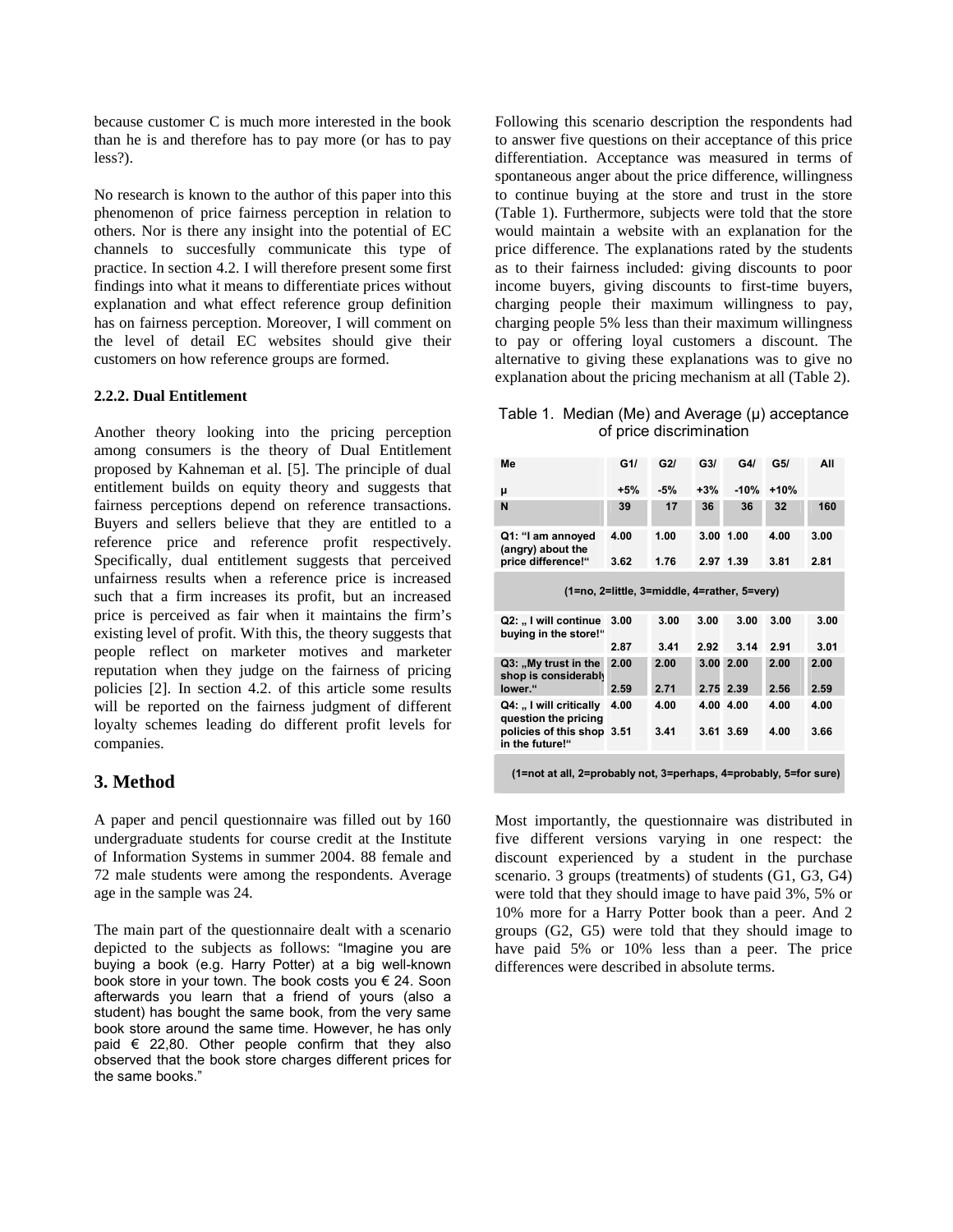| Me                                       | G1/   | G2I   | G3/   | G4/       | G5/  | All  |
|------------------------------------------|-------|-------|-------|-----------|------|------|
| μ                                        | $+5%$ | $-5%$ | $+3%$ | +10% -10% |      |      |
| N                                        | 39    | 17    | 36    | 36        | 32   | 160  |
| Q5: No explanation                       | 3.00  | 3.00  | 3.00  | 4.00      | 3.00 | 3.00 |
|                                          | 2.95  | 2.71  | 3.06  | 3.39      | 3.22 | 3.10 |
| Q6: Reduction to<br>poor income          | 5.00  | 4.00  | 5.00  | 5.00      | 4.00 | 5.00 |
| consumers                                | 4.82  | 4.41  | 4.53  | 4.58      | 4.41 | 4.58 |
| Q7: Reductions to<br>first-time buyers   | 5.00  | 5.00  | 5.00  | 5.00      | 5.00 | 5.00 |
|                                          | 4.74  | 4.76  | 4.47  | 4.67      | 5.03 | 4.73 |
| Q8: Maximum price<br>a consumer is       | 3.00  | 3.00  | 3.00  | 2.00      | 3.00 | 3.00 |
| willing to pay                           | 2.66  | 2.53  | 3.00  | 2.86      | 2.72 | 2.78 |
| Q9: 5% less than<br>the maximum price    | 3.00  | 3.00  | 4.00  | 4.00      | 4.00 | 4.00 |
| a consumer is<br>willing to pay          | 3.18  | 3.12  | 3.75  | 3.53      | 3.66 | 3.48 |
| Q10: Loyal<br>customers discount         | 5.00  | 5.00  | 5.00  | 6.00      | 6.00 | 6.00 |
|                                          | 5.39  | 5.12  | 5.44  | 4.47      | 5.59 | 5.43 |
| Q11: 5% discount to<br>those who bought  | 5.00  | 5.00  | 5.00  | 5.00      | 5.00 | 5.00 |
| more than 10 times                       | 5.13  | 5.06  | 5.28  | 5.14      | 5.19 | 5.17 |
| Q12: 5% discount<br>for loyal customers: | 5.00  | 5.00  | 5.00  | 5.00      | 5.00 | 5.00 |
| store 3% more profi                      | 5.00  | 4.76  | 5.17  | 4.69      | 4.97 | 4.94 |
| Q13: 5% discount<br>for loyal customers: | 5.00  | 5.00  | 5.00  | 5.00      | 5.00 | 5.00 |
| store 7% more profi                      | 4.95  | 4.81  | 4.89  | 4.50      | 4.97 | 4.82 |
|                                          |       |       |       |           |      |      |

#### Table 2: Median (Me) and Average (μ) price policy fairness perception

**(1=not at all fair, 2=unfair, 3=rather unfair, 4=middle rate, 5=pretty fair, 6=fair, 7=very fair)**

## **4. Results**

#### **4.1. Acceptance of Price Differentiation**

Challenging the view of some of the literature discussed above, subjects do not state that price differentiation will probably or for sure lead lead them away from the store. Instead, they view continuation of business on a middle ground (Me = 3.0). The median of Me = 3.0 of  $Q2$ (perhaps continue to buy) and perfect normal distribution of responses to this question suggest that stores do not have to be outright afraid of immediate customer loss due to individual price differentiation (Figure 1). This result is reinforced when comparing the distributions of continue-to-buy intentions for two extreme treatments paying either 10% more (Me = 3.0) or 10% less (Me = 3.0) for the same book. No statistically significant difference can be observed ( $\chi^2$  = 0.177, p > 0.5) between these two extreme groups even though one would have expected according to equity theory that those who pay

10% more than their peers are less willing to continue buying.

The findings are further supported by subjects' rating of subsequent trust in the shop. On average, respondents state that their trust is probably not considerably lower ( $Me = 2.0$ ). And again answer distribution for those who paid more and those who paid less are not significantly different ( $\chi^2$  = 0.160, p > 0.5).





Figure 1

Finally, a question asked neutrally at the very beginning of the questionnaire before describing any scenario was: "To what extend do you agree with the following statement? : In my opinion, every seller can ask for the product price that a customer is willing to pay, even if this leads one customer to pay more than another customer." Figure 2 visualizes the answering pattern enforcing the notion that price differentiation is not viewed as negative as we have always believed (1=do not at all agree, 7=do totally agree). 47% of respondets agree with such a pricing practice, 14% are undecided and only 39% dismiss it for sure.

Do these findings challenge the literature? And do they imply that marketers can go for individual price discrimination more than they thought they could? The data suggests that regardless of privilege or discrimination all subjects state that they will probably critically watch the pricing policies of the shop in the future ( $Me = 4.0$ ). Furthermore, those who paid more are significantly more annoyed about the price difference than those who paid less ( $\chi^2$  = 0.000, p > 0.5). This anger shows a middle correlation with trust  $(r = .29)$ , critical questioning  $(r = .34)$  or buying continuation  $(r = .36)$ . It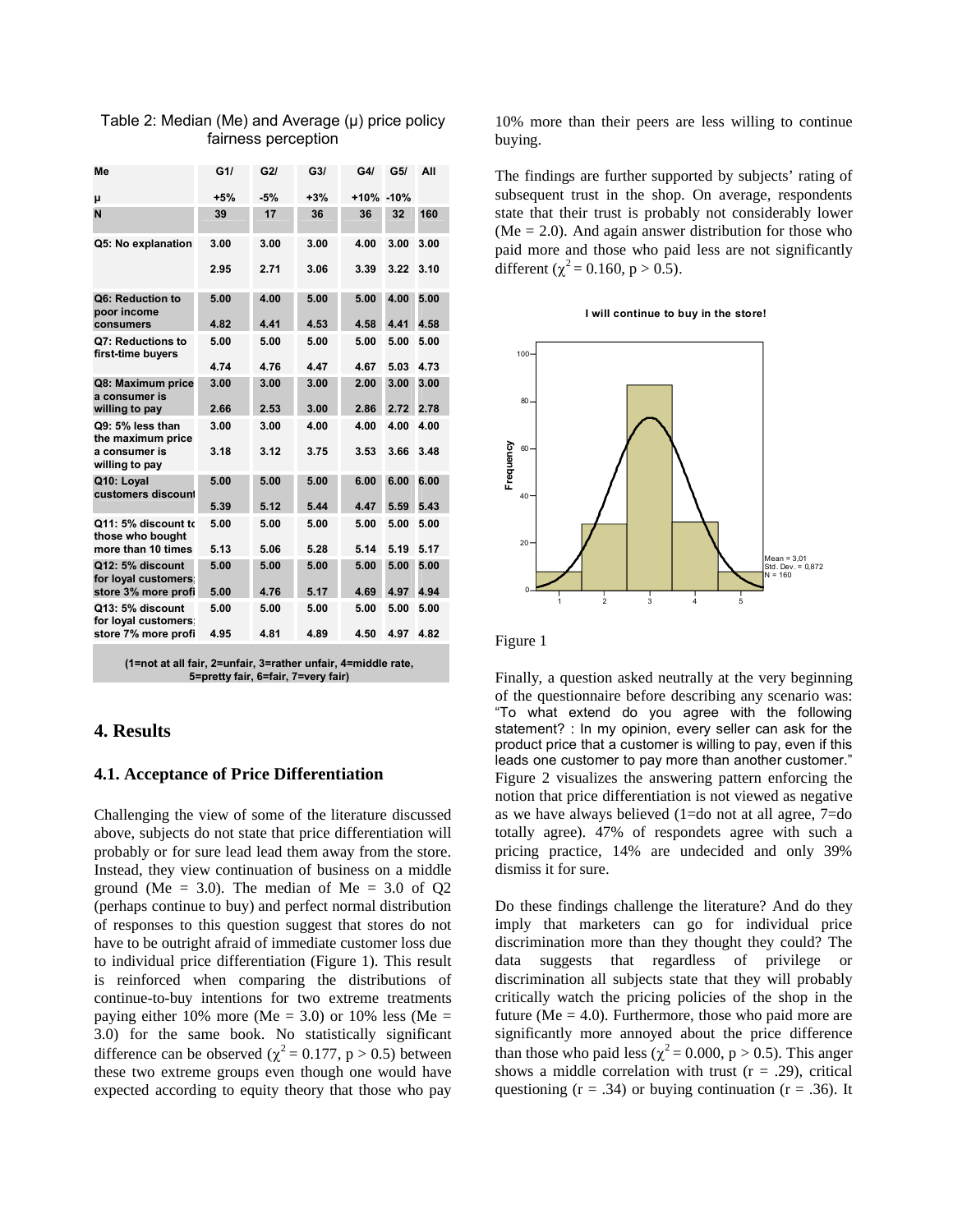should therefore be considered by marketers. Yet, on the overall, the results indicate that there may be more room for individual price discrimination than theory suggests. Consequently, more research is required to understand why there is so much acceptance of price differentiation regardless of the condition in which one finds him or herself.





#### **4.2. Influencing Fairness Perceptions**

As noted above, Electronic Commerce websites have the unique capability to provide customers with extensive information on pricing policies and how customers are served. In the Amazon case there was no information available to customers on how and why prices were different. For the purpose of the current study, subjects received the following information: "Because you are curious to learn why you paid more (less) than your friend, you look for an explanation on the public website of the bookstore. You find the following text: In order to determine our product prices we employ an automatic pricing system that aims at always calculating the best price for you. This implies that sometimes prices are different for different people." On the background of this website text, which basically gives no explanation on how the pricing system really works, subjects were asked to rate the fairness of the company's pricing policy. For subsequent questions, the website text was then enriched by additional information on how the pricing system actually works. Here, different reference groups were introduced as explanatory for the price difference and different levels of detail were distinguished. Tabe 2 gives an overview of the median perceptions of fairness.

Regardless of the condition in which subjects were in, perception of fairness was mostly identical. This is in line with the fairness literature that identifies underlying constructs such as distributive or procedural justice for causing homogenous judgements beyond specific conditions [8]. The most prevalent finding is that giving no concrete explanation for price differences (Q5) is perceived as a rather unfair marketer practice (Me = 3.0). In terms of unfairness it is only topped by the blunt explanation that people are charged according to their maximum willingness to pay  $(Q 8)$ . The average fairness perception for giving no explanation is  $\mu = 3.1$  (rather unfair) while the average fairnss perception of charging customers a maximum is  $\mu = 2.78$ . This difference is statistically significant (Wilcoxon  $z = 2.69$ ,  $p = 0.007$ ) suggesting that being frank about maximum charging is even worse than leaving customers in the dark.

A considerable increase in fairness perception can be achieved by changing peoples' reference group focus. Thus, even though all participating student subjects were asked to think about other students (their peer group) when receiving better (or worse) conditions, the redefinition of peers with the help of website explanations raised fairness perceptions to a level that price differentiation was then seen as (pretty) fair (Me  $= 5.00$ for Q6/more or less loyal customers, Q7/first- or later time buyers, Q8/poor or more rich students). Thus, helping people to understand why they are different from others and then charge them accordingly seems to be accepted; accepted independently of whether someone is in the situation to pay more or less (see Table 2). Obviously, it is arguable though whether procedural justice could not be more at work here than reference group definition. Potentially, the two theories are intertwined with each other in the sense that reference group definition must be done according to the social or behavioural norms underlying procedural justice.

Another interesting finding is the comparison between fairness perceptions when different levels of detail are provided. In Q10 subjects were generally informed that customer loyalty was recognized in the pricing procedure. On average subjects perceived loyalty scheme charging as pretty fair ( $\mu = 5.43$ ). In Q11 subjects were informed that people having bought 10 times in the store would receive a 5% discount on subsequent purchases. Here, the average  $\mu = 5.17$ . Surprisingly, the latter and more precise explanation of the pricing scheme let to a significantly lower fairness perception (Wilcoxon  $z =$ 4.16,  $p = 0.000$ . This is true regardless of whether someone paid more or less.